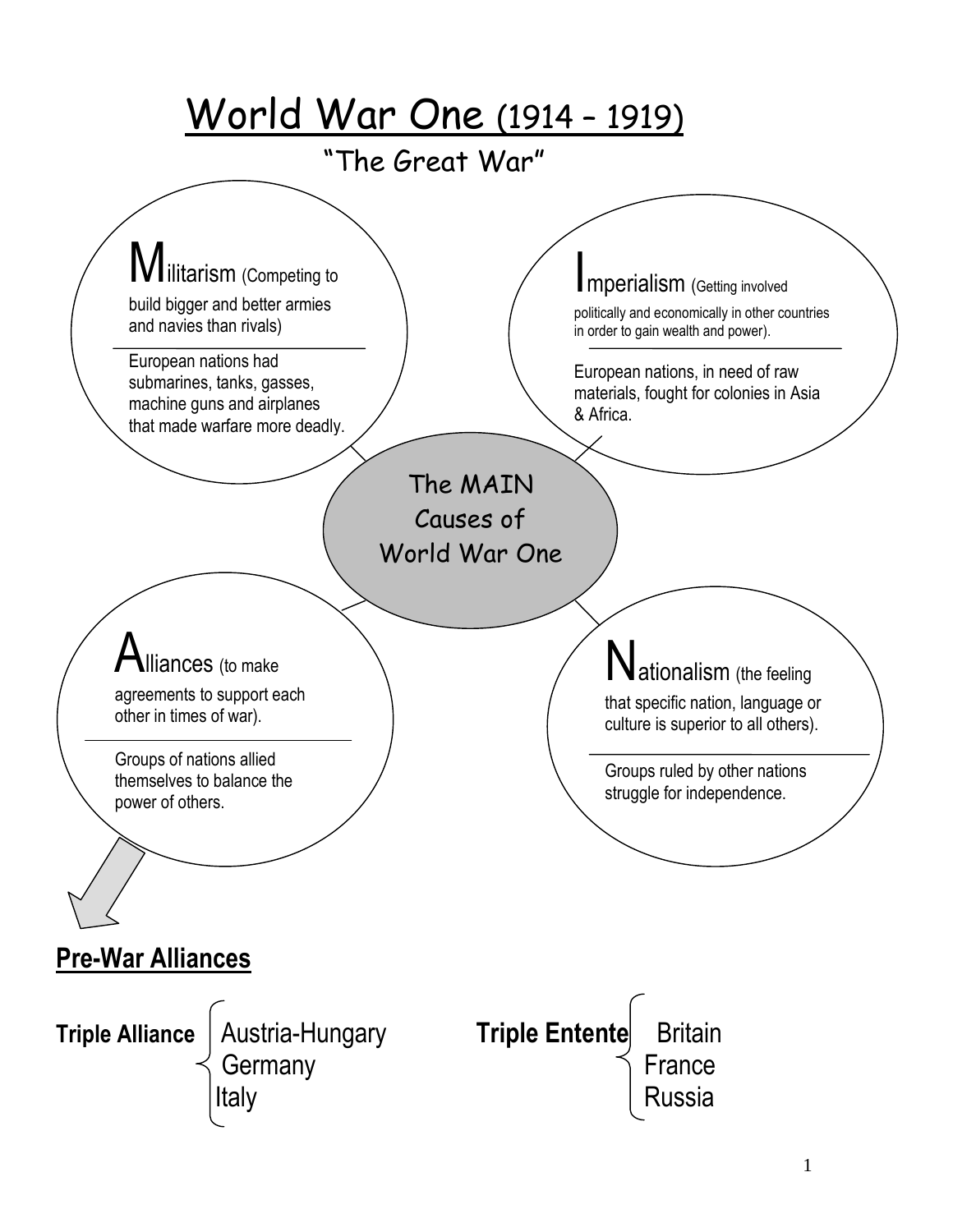

Why did this start a war? Austria-Hungary declared war on Serbia. Because of an earlier alliance, Russia agreed to defend Serbia. They mobilized (prepared military) for war. So…

Germany declared war on Russia and France, which led…

Britain to declare war on Germany, which led…

Austria-Hungary to declare war on Russia!

Who's is on which side now?



**PERSIA** 

209 Ary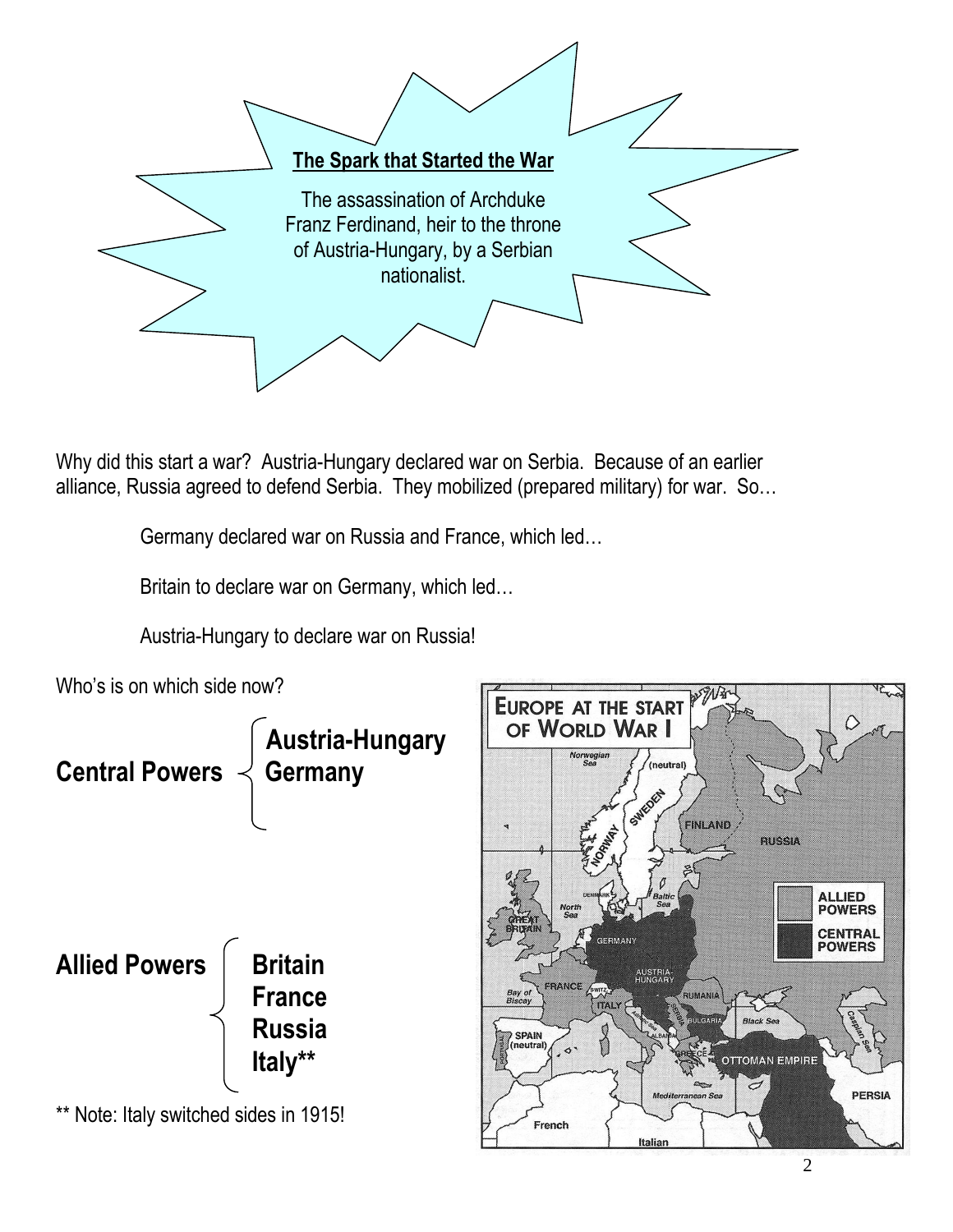# *The War in Europe*

Unlike previous wars, European militarism provided new technologies to help each side, especially:





They also used new strategies, especially **trench warfare**: defending a position by fighting from the protection of deep ditches.

The area between opposing trenches was called **no-man's-land**. Much of the fighting took place here.

## **Machine Guns Poisonous Gases**





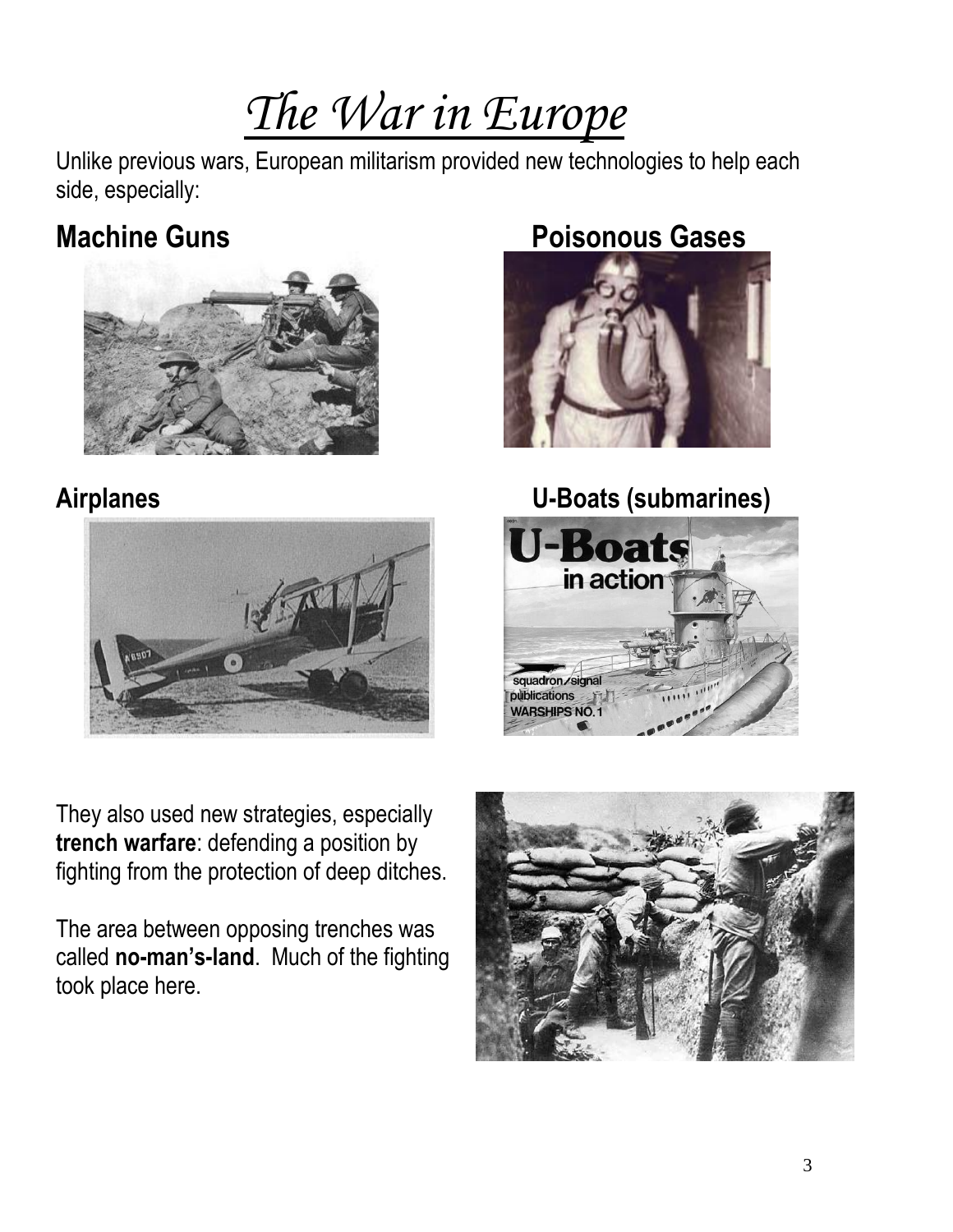### **What should the US do? Stay Neutral or Go To War?**

| <b>Reasons</b><br>for<br><b>Neutrality</b> | - Who wants to be at war?!<br>- Many thought the War dealt with European<br>matters, not American ones.<br>- Although most sided with the Allies, many<br>Americans had immigrated from the nations of<br>the Central Powers.<br>- American businesses were making lots of<br>money off of the war, especially selling<br>supplies to the Allies. |
|--------------------------------------------|---------------------------------------------------------------------------------------------------------------------------------------------------------------------------------------------------------------------------------------------------------------------------------------------------------------------------------------------------|
|--------------------------------------------|---------------------------------------------------------------------------------------------------------------------------------------------------------------------------------------------------------------------------------------------------------------------------------------------------------------------------------------------------|

**By the end of 1914, the war had already become a stalemate (neither side could win a decisive victory)**

### **So how do we get involved?**

- 1) **The Sinking of the** *Lusitania***:** German U-boat warfare sinks the Lusitania, a British boat with 128 Americans on board. Americans become increasingly upset over German submarines sinking non-military ships.
- 2) **The Zimmerman Note**: German ambassador to Mexico proposed an alliance between Germany and Mexico against the US. For their effort, Mexico would receive the lands of New Mexico, Arizona and Texas. Americans found out about this and become outraged.



## **On April 6, 1917, we declare war on Germany!**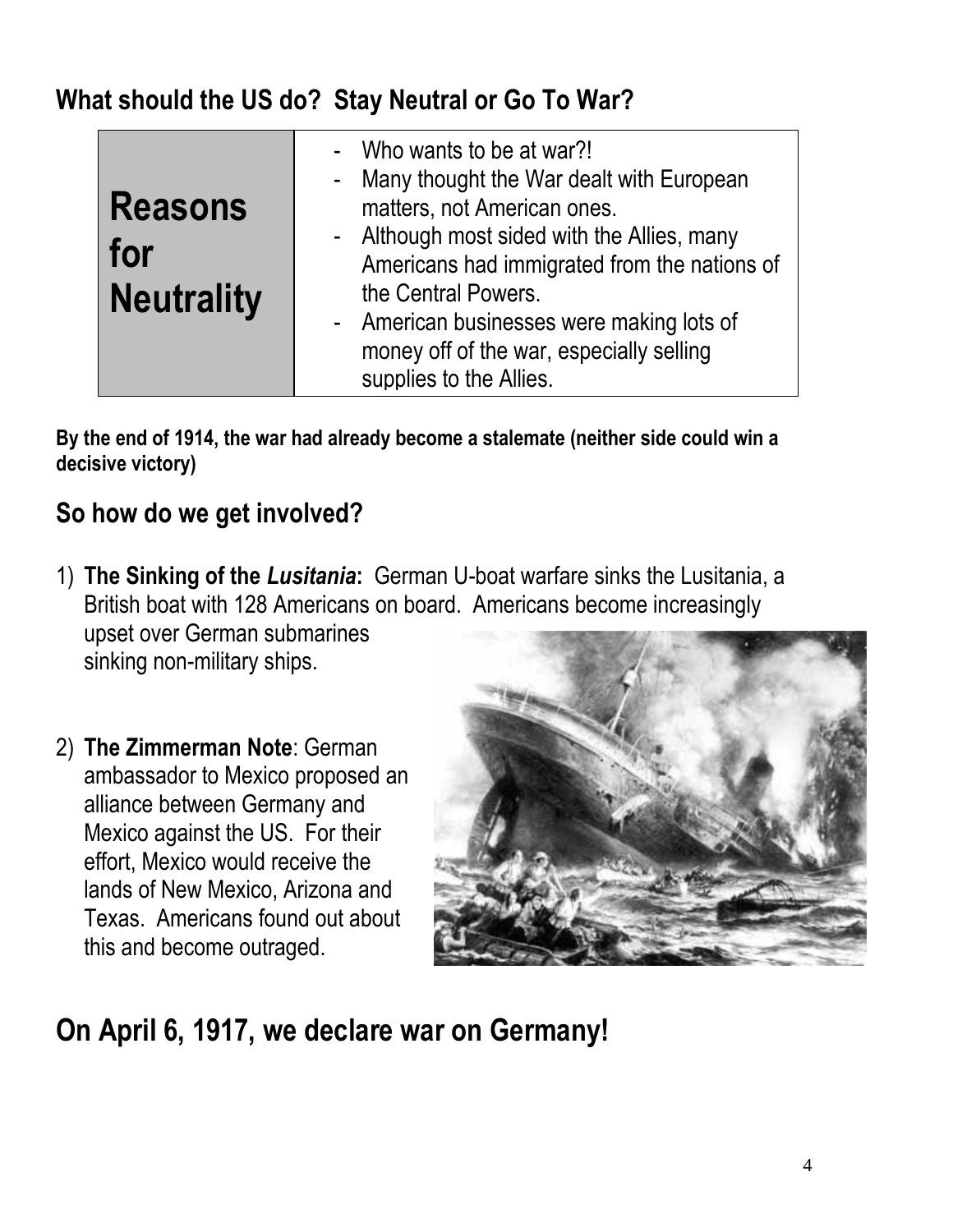## **The United States at Home during the Great War**

- **The War Industries Board** was created to oversee the production and distribution of goods manufactured by the nation's war industries (steel, copper, rubber, etc).
- **The Committee of Public Information** was formed to increase public support for the war effort. They attempted to show the importance of the US being in the War.
- **EXECONGLISHS** Congress passed the **Selective Service Act,** which made all males age 21-30 register for a draft. Numbers were drawn at random for the draft.
- **Liberty Bonds** were sold to raise money for supplies for the allies.
- **The Food Administration** increased food production in the US to feed allies, while the **Fuel Administration** increased production of coal, gas and oil.
- **Workers realized the labor shortage allowed** them the advantage to strike for higher wages and better working conditions. The **National War Labor Board** settled disputes between workers and management to prevent strikes.

**Role of Women: Took over jobs at home, volunteered as nurses and ambulance drivers in the army.** 







5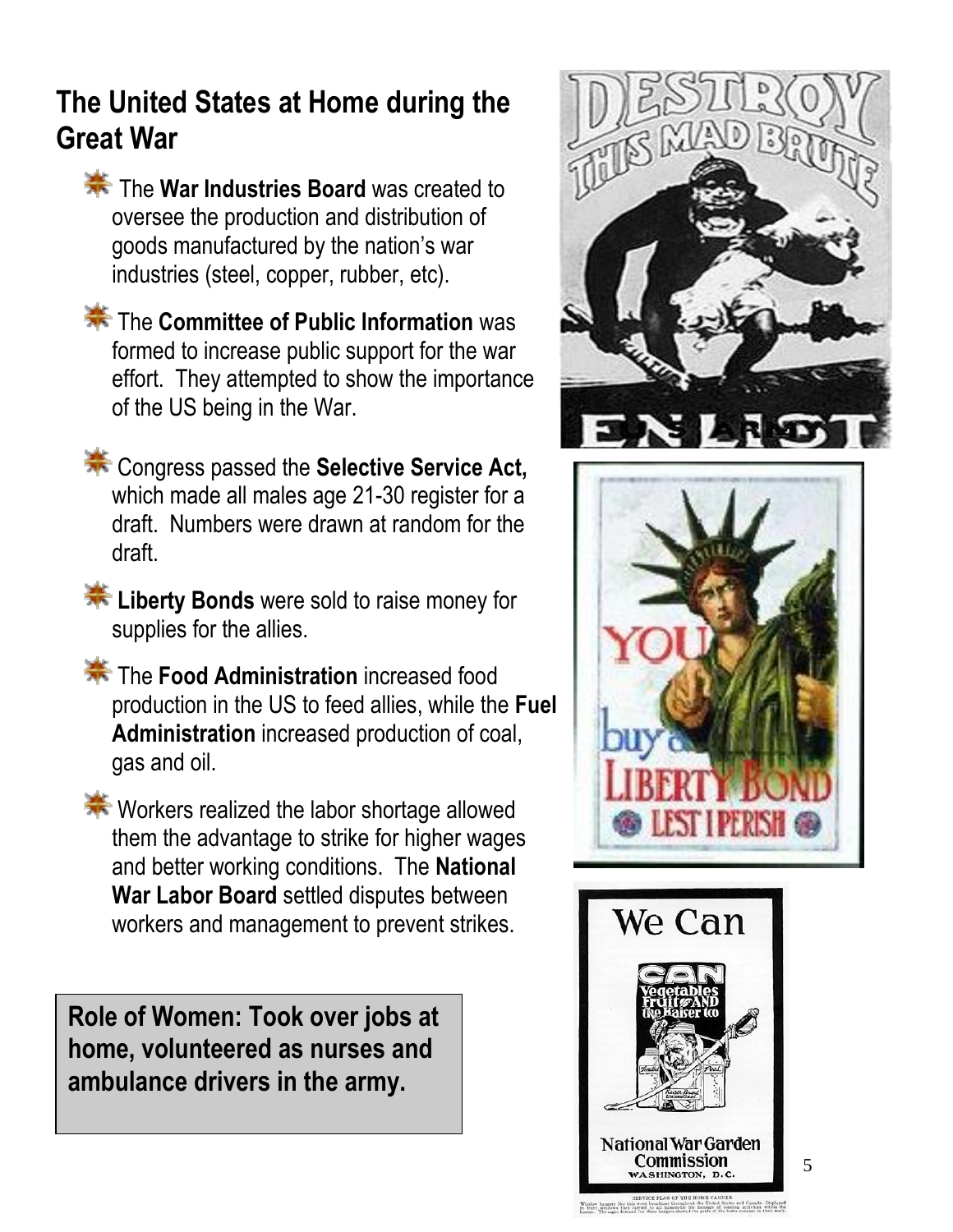## **Establishing Peace**

In 1917, Russia had left the War and the US had joined it. In Nov 1918, an **armistice** (truce) went into effect, bringing an end to the war.

#### **Europe After the War**

- More than 8 million soldiers had been killed, more than 20 million had been wounded.
- The economies of the nations involved were ruined.
- The land and buildings all over Europe were destroyed. More than \$30 billion in property had been destroyed.

France, Britain and Germany all were in debt.



#### **Wilson's Fourteen Points**

- President Wilson came up with a plan for peace terms that would not be too hard on the Central Powers and would not lead to another war. These were called the **Fourteen Points**.
- Most of the Points dealt with specific nations or regions, some called for freedom of ships on the seas and smaller armies and navies, and an end to secret agreements between nations.
- Emphasized **Self-Determination**: The right of people to decide their own political status. In other words, rather than have an outside empire decide the political situation, the people could do it themselves.
- The last point called for the creation of a **League of Nations**: an international congress designed to settle disputes and protect democracy.

Many Americans and Europeans did not like Wilson's Fourteen Points. They wanted to punish the Germans.

#### **Paris Peace Conference**

- The Big Four (Wilson, British PM Lloyd George, French Premier Clemenceau, Italian PM Orlando) and others meet at Paris Peace Conference figure out terms of peace.
- They argue about what to do, each having different interests. Wilson is unable to convince them to accept all of the Fourteen Points.
- Other leaders all insist that Germany pay **reparations**, payment for damages and expenses brought o by the War. Total cost: \$33 Billion. They also split up some of the land that Germany had gained during the War.

Finally, the **Treaty of Versailles** was proposed. It included some of the Fourteen Points, especially the right of self-determination. New nations were created, while the Allies took over the former colonies of the Central Powers.